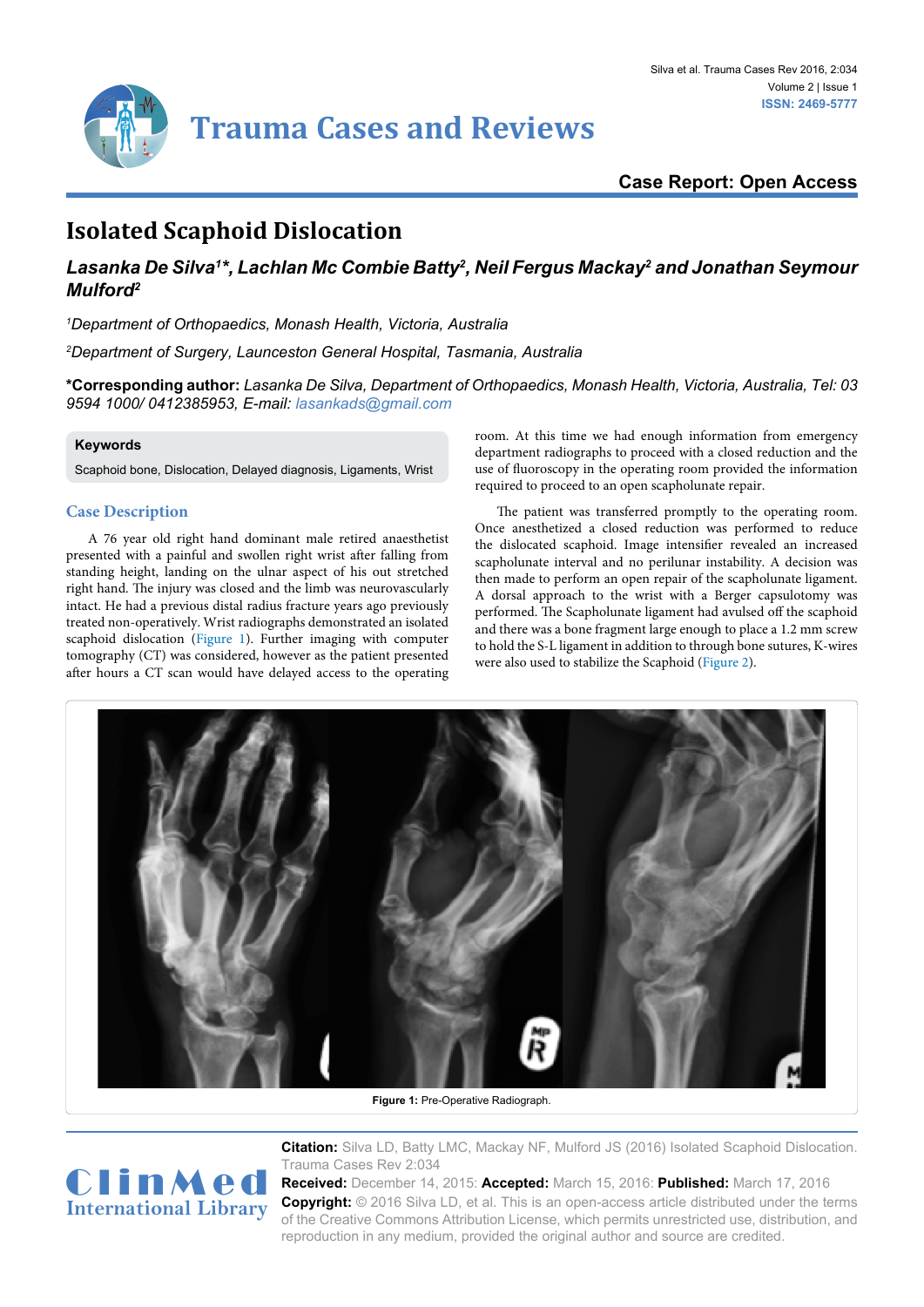

**Figure 2: Post-Operative Radiograph.** 

The post-operative period was complicated by a pin site infection and the development of carpal tunnel syndrome. The pin site infection was treated with oral antibiotics (cephalexin) and removal of the wires at five weeks post surgery. The patient then underwent carpal tunnel decompression at eight weeks post surgery. In this particular case acute carpal tunnel release was considered, however as the mechanism of injury was low (rare for this injury) impact, the patient had no preoperative symptoms and operative intervention was prompt it was elected not to perform this acutely. In high impact injuries carpal tunnel release should be considered especially if there are preoperative symptoms.

<span id="page-1-0"></span>Ī

The patient's wrist was immobilized in a plaster for eight weeks. From week's eight to twelve the patient had a removable wrist splint, which was worn during the day but removed three times a day to begin range of motion exercises with a hand therapist. After twelve weeks formal physiotherapy continued to improve range of motion and strength of the upper limb.

At last review 12 months after the injury the patient had a pain free wrist with flexion of 50 degrees, extension of 60 degrees, pronation of 80 degrees, supination of 80 degrees. Subjectively the patient had returned to his premorbid level of function

A true isolated dislocation of the scaphoid is a rare injury and treatment and outcome guidelines are therefore limited. We only identified 23 previous case reports in 17 articles described in the English literature over an85 year period [[1](#page-1-1)[-8](#page-2-0)]. While the mechanism of the dislocation is not well described it is typically associated with high-energy trauma. The injury is unusual because the forces required to dislocate the scaphoid out of the scaphoid fossa is so considerable that it usually results in fracture of either the waist of the scaphoid or the radial styloid [\[9\]](#page-2-2). Our case is unusual as it was associated with a low velocity fall on an outstretched hand.

Our review revealed that the diagnosis of this injury is often missed, with seven of the previous twenty-three cases being treated more than two weeks after the injury occurred [\[1,](#page-1-1)[7](#page-1-2)[,10,](#page-2-3)[11\]](#page-2-4).

We recommend that this injury be treated acutely with anatomic reduction and attempted scapholunate repair to obtain the best results. Previous case reports treated with closed reduction alone had a 43% chance of needing a revision procedure [[1-](#page-1-1)[8](#page-2-0)]. When the diagnosis was delayed some patients required salvage procedures. Three of seven acute presentations treated by closed reduction only required subsequent reconstruction for scapholunate widening. Those receiving early treatment with anatomic reduction and scapholunate repair or temporary K-wire fixation had no reported subsequent surgery and good functional results. Final range of motion (ROM) was often reported as reduced however function outcome was rarely affected [\[1-](#page-1-1)[8](#page-2-0)]. Avascular necrosis of the scaphoid was only reported in one case, which was at twenty months post operation [[12](#page-2-1)].

Isolated scaphoid dislocation is a rare injury, usually associated with high-energy trauma. The injury is easily overlooked. We recommend that treatment be by open reduction and fixation with ligament repair to obtain best results and reduce the risk of revision or salvage procedure.

#### **Acknowledgment**

Noelene Westerneng and Marie Manshanden from Launceston General Hospital Library in Tasmania helped with the search strategy and collection of the articles. Consent was gained from the patient to use the history and images in the report.

#### **References**

- <span id="page-1-1"></span>1. [Akinci M, Yildirim AO, Kati YA \(2012\) Late-presenting, isolated, complete](http://www.ncbi.nlm.nih.gov/pubmed/22719010)  [radial dislocations of the scaphoid treated with the Szabo technique. J Hand](http://www.ncbi.nlm.nih.gov/pubmed/22719010)  [Surg Eur Vol 37: 901-903.](http://www.ncbi.nlm.nih.gov/pubmed/22719010)
- 2. [Kennedy JG, O'Connor P, Brunner J, Hodgkins C, Curtin J \(2006\) Isolated](http://www.ncbi.nlm.nih.gov/pubmed/17009831)  [carpal scaphoid dislocation. Acta Orthop Belg 72: 478-483.](http://www.ncbi.nlm.nih.gov/pubmed/17009831)
- 3. [Kiliç M, Kalali F, Unlü M, Yildirim OS \(2012\) Isolated carpal scaphoid](http://www.ncbi.nlm.nih.gov/pubmed/22441455)  [dislocation. Acta Orthop Traumatol Turc 46: 68-71.](http://www.ncbi.nlm.nih.gov/pubmed/22441455)
- 4. [Kolby L, Larsen S, Jorring S, Sorensen AI, Leicht P \(2007\) Missed isolated](http://www.ncbi.nlm.nih.gov/pubmed/17886133)  [volar dislocation of the scaphoid. Scand J Plast Reconstr Surg Hand Surg](http://www.ncbi.nlm.nih.gov/pubmed/17886133)  [41: 264-266.](http://www.ncbi.nlm.nih.gov/pubmed/17886133)
- 5. [Sides D, Laorr A, Greenspan A \(1995\) Carpal scaphoid: radiographic pattern](http://www.ncbi.nlm.nih.gov/pubmed/7892472)  [of dislocation. Radiology 195: 215-216.](http://www.ncbi.nlm.nih.gov/pubmed/7892472)
- 6. [Thomas HO \(1977\) Isolated dislocation of the carpal scaphoid. Acta Orthop](http://www.ncbi.nlm.nih.gov/pubmed/920130)  [Scand 48: 369-372.](http://www.ncbi.nlm.nih.gov/pubmed/920130)
- <span id="page-1-2"></span>7. [Higgs SL \(1930\) Two Cases of Dislocation of Carpal Scaphoid. Proc R Soc](http://www.ncbi.nlm.nih.gov/pubmed/19987694)  [Med 23: 1337-1339.](http://www.ncbi.nlm.nih.gov/pubmed/19987694)